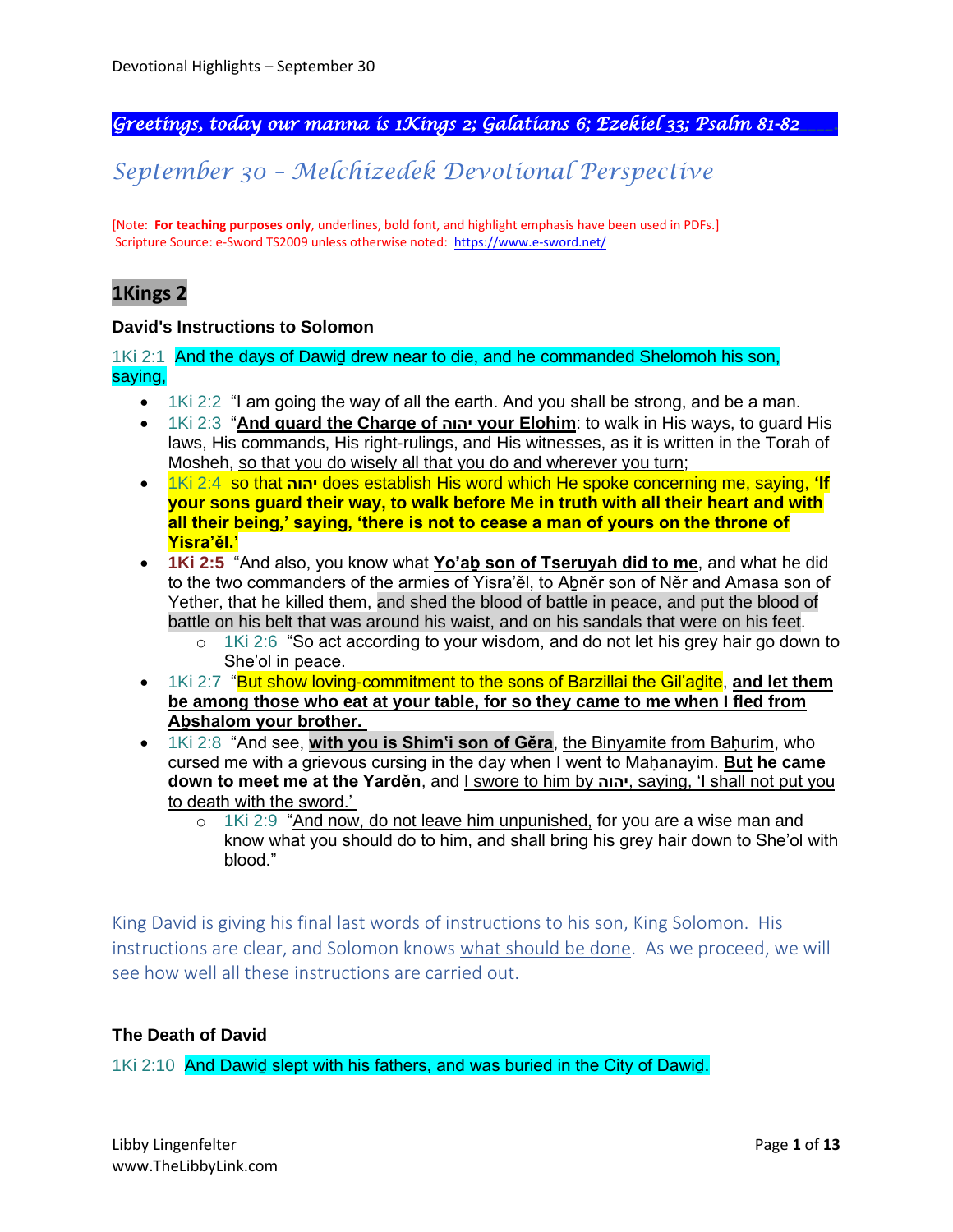'Slept' here means David had died. Because of this term, many have developed or have come to believe in a state described as 'soul sleep.' Based on my study of the Scriptures, I disagree with this concept. YHWH is an Elohim of the living; not the dead. It is my understanding and conviction that only the body remains in the grave. He would not leave our soul and His Ruach HaKodesh that dwells in us; in an unclean corpse.

The souls of those that have gone before us are represented by the four living creatures and 24 elders praising the Lamb for 'redeeming' them. [Rev. 5:8-12] The four creatures represent the four 'lead banners' of the encampments around the Dwelling Place in the wilderness. This was an earthly depiction of the heavenly reality. The six wings, I feel represent the fact that there were three tribes per quadrant and the 'eyes' represent all the believers that have gone before us.

Rev 5:8 And when He took the scroll, the four living creatures and the twenty-four elders fell down before the Lamb, each holding a harp, and golden bowls filled with incense, which are the prayers of the set-apart ones. Rev 5:9 And they sang a renewed song, saying, "You are worthy to take the scroll, and to open its seals, because You were slain, and **have redeemed us** to Elohim by Your blood out of **every tribe and tonque and people and nation**<sup>C</sup> Footnote: CThis fact is given in 6 other texts in the Book of Revelation. Rev 5:10 **and made us sovereigns and priests** to our Elohim, and **we shall reign upon the earth.**

We also see the term 'souls' mentioned in Rev. 6:9.

Rev 6:9 And when he had opened the fifth seal, I saw under the altar the souls of them that were slain for the word of God, and for the testimony which they held: Rev 6:10 And they cried with a loud voice, saying, How long, O Lord, holy and true, dost thou not judge and avenge our blood on them that dwell on the earth?

Yahusha clarifies this term 'sleeping' in the following Scripture:

Joh 11:11 He said this, and after that He said to them, **"Our friend El'azar has fallen asleep, but I am going there, to wake him up."**

Joh 11:12 Therefore the taught ones said to Him, "Master, if he has fallen asleep he shall recover."

Joh 11:13 But **יהושע** had spoken about his death, whereas they thought that He spoke of taking rest in sleep.

1Ki 2:11 And the days that Dawiḏ reigned over Yisra'ěl **was forty years**. He reigned seven years in Hebron, and in Yerushalayim he reigned thirty-three years.

1Ki 2:12 And Shelomoh sat on the throne of his father Dawiḏ. And his reign was firmly established.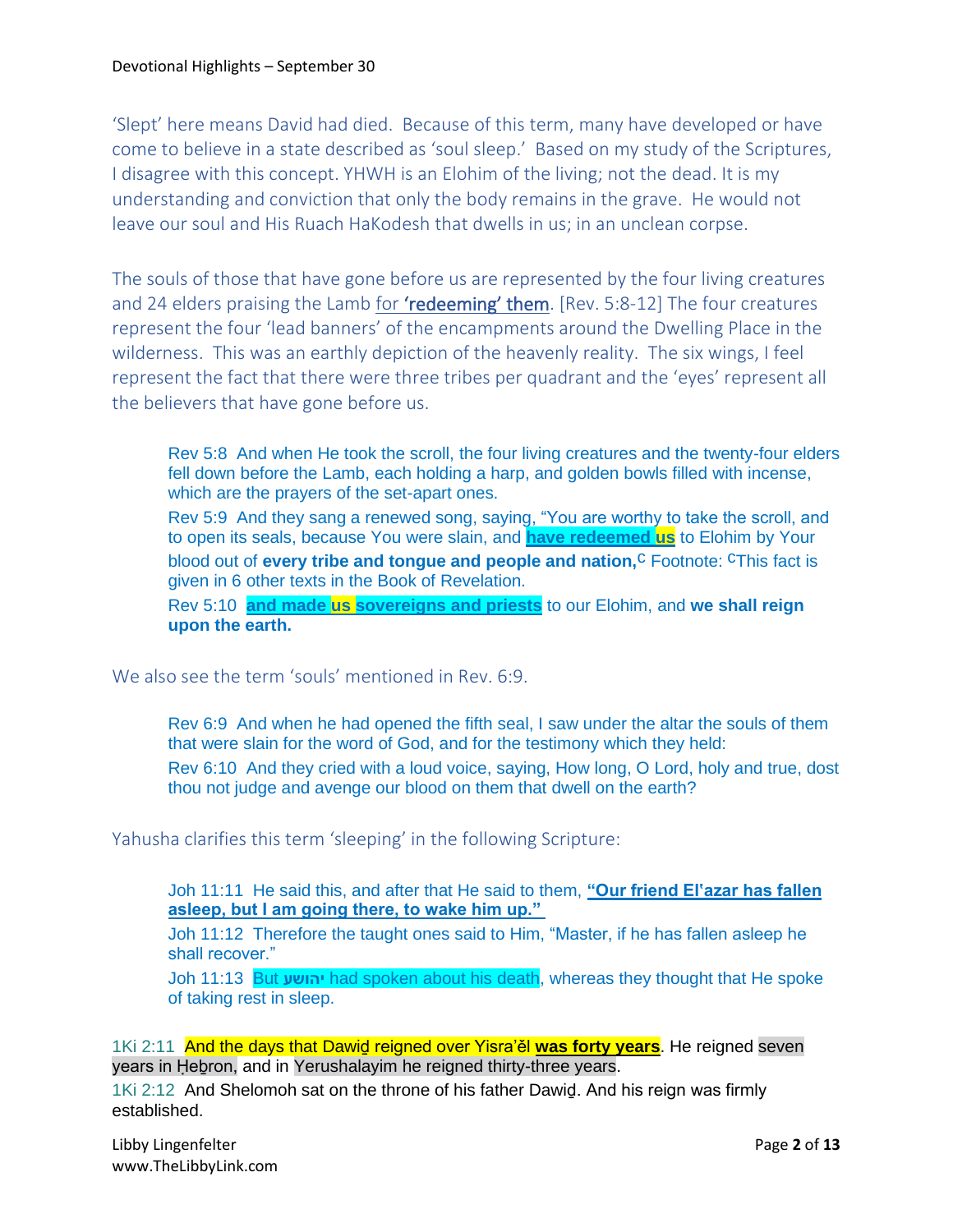#### **Solomon's Reign Established**

1Ki 2:13 And Adoniyahu son of Haggith came to Bathsheba the mother of Shelomoh, and she said, **"Do you come in peace?"** And he said, "Peace."

1Ki 2:14 And he said, "I have a word for you," and she said, "Speak."

1Ki 2:15 And he said,

- "You know that the reign was mine, and all Yisra'ěl had set their faces toward me, that I should reign. But the reign has been turned around, and has become my brother's, for it was his from **יהוה**.
- 1Ki 2:16 "**And now, I am making one request of you, do not refuse me."** And she said to him, "Say it."
- 1Ki 2:17 And he said, "**Please speak to Sovereign Shelomoh – for he would not refuse you – to give me Aḇishaḡ the Shunammite as wife."**

Adoniyahu was a pretty smooth talker. He starts with a very benign statement of facts; then he reveals the target of his agenda – to be given Abishag. Bathsheba, unsuspecting, agrees to speak to Solomon.

1Ki 2:18 And Bathsheḇa said, "Good, let me speak for you to the sovereign."

1Ki 2:19 And Bathsheba came to Sovereign Shelomoh, to speak to him for Adoniyahu. And the sovereign rose up to meet her and bowed down to her, and sat down on his throne and had a throne set for the sovereign's mother. So she sat at his right hand.

1Ki 2:20 And she said**, "I am making one small request of you, do not refuse me."** And the sovereign said to her, "Ask it, my mother, for I do not refuse you."

Bathsheba was deceived by Aḏoniyahu. He had played to her sympathies, but all the while he was making a covert move to mock and diminish the power of Solomon's rule and reign. He was once again trying to usurp the power of the reign and bring along Yo'aḇ and Eḇyathar. Solomon was not fooled and takes swift action.

1Ki 2:21 Then she said, "Let Aḇishaḡ the Shunammite be given to Aḏoniyahu your brother as wife."

1Ki 2:22 And Sovereign Shelomoh answered and said to his mother, "Now why do you ask Aḇishaḡ the Shunammite for Aḏoniyahu? **Ask for him the reign also** – for he is my older brother – for him, and for Ebyathar the priest, and for Yo'ab son of Tseruyah."

1Ki 2:23 And Sovereign Shelomoh swore by **יהוה**, saying, **"Elohim does so to me, and more also, if Aḏoniyahu has not spoken this word against his own life!**

1Ki 2:24 "And now, as **יהוה** lives, who established me and set me on the throne of Dawiḏ my father, and who has made me a house, as He promised, **Aḏoniyahu shall be put to death today!"**

Mark Davidson in his book, 'Becoming the Beloved' Pg 61-63 explains it this way:

Excerpts….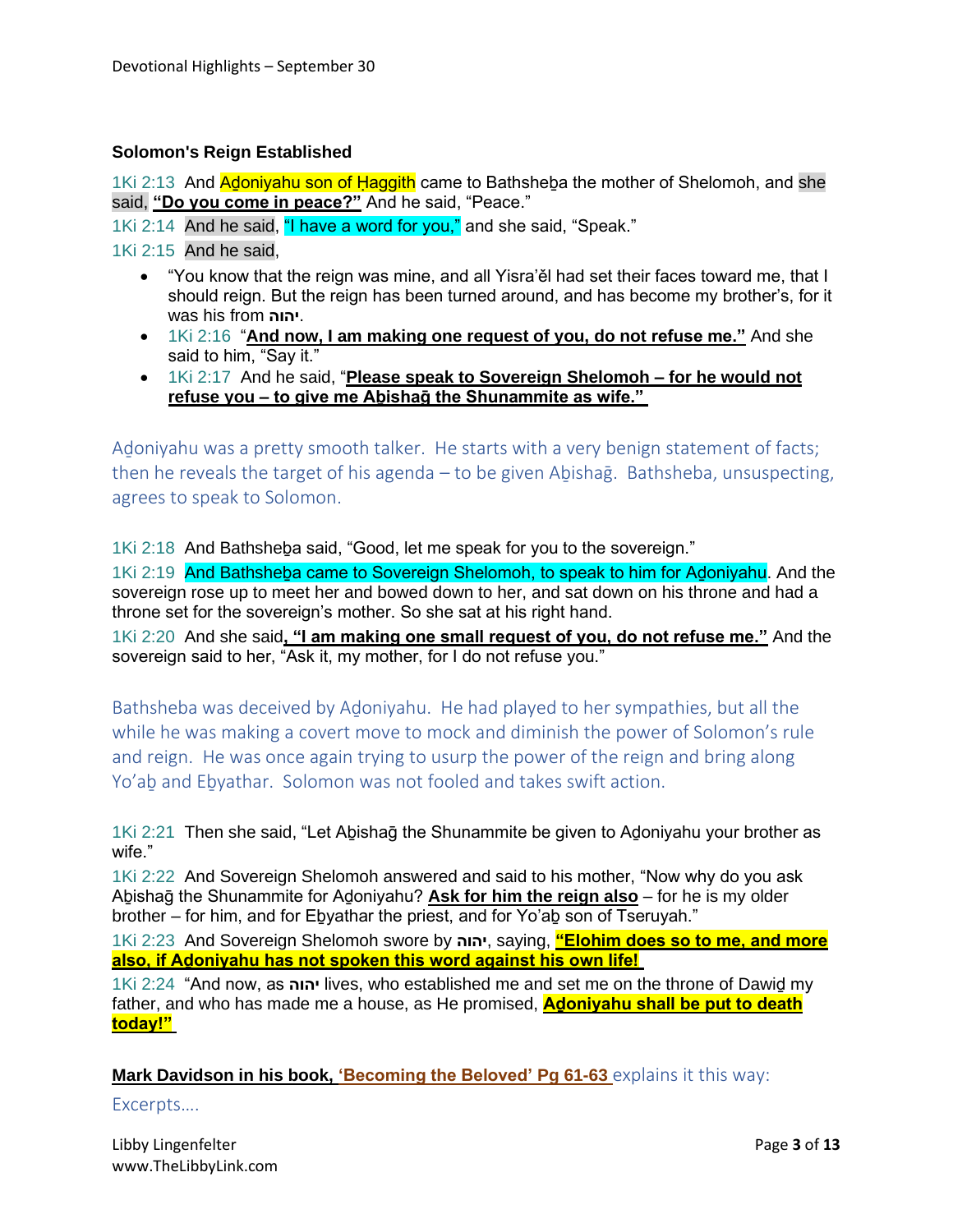The story of Solomon's bride is actually told in two different stories in two different books of the Bible. The first story is of a woman named Abishag, found in the book of 1Kings. The second story is about a woman called the Shulamite in the Song of Songs. By comparing the lives of these two women, it becomes obvious that they are actually the same person!

### Abishag's Story [Excerpts]

During the final days of the life of King David, Abishag served as his personal nurse. In his advanced age, David was no longer able to retain his body heat. To remedy this, his counselors came up with a rather unique plan. They held a beauty contest and selected a young virgin to sleep with David to keep him warm! Before being selected to serve David, Aḇishaḡ lived an obscure life working in the vineyards of Shunem. When we compare the first chapter of 1Kings with the first chapter of the Song of Songs we find that the Shulamite's story perfectly parallels that of Abishag. She too lived an obscure life as a vine-keeper who advanced from working in the fields to serving the King. In the Song of Songs, we read 1:4b 'the king [David] has brought me into his chambers.'

The young woman was very lovely, and she cared for the king, and served him, but the king did not know [cohabit] her. 1Kings 1:4 (emphasis added)

----------------------------------

---------------------------

The Bible provides a plausible reason for why David may have been careful to protect the girl's virginity, and that explanation is found in Psalm 45. Many Bible scholars believe that Psalm 45 is a prophetic vision that David had concerning the wedding of Solomon. Since Solomon is a figure of Christ, it is also viewed as a Messianic vision of the future wedding of Christ and His Bride at the end of time…

1Ki 2:25 And Sovereign Shelomoh sent by the hand of Benayahu son of Yehoyaḏa, and he fell upon him, and he died.

1Ki 2:26 Then the sovereign said to Eḇyathar the priest, "Go to Anathoth, to your own fields, for you deserve death. But I do not put you to death at this time, because you did bear the ark of the Master **יהוה** before my father Dawiḏ, and because you were afflicted in all my father was afflicted in."

1Ki 2:27 So Shelomoh dismissed Eḇyathar from being priest to **יהוה**, to fill the word of **יהוה** which He spoke concerning the house of Ěli at Shiloh.

1Ki 2:28 And news came to Yo'ab, for Yo'ab had turned aside after Adoniyah, though he did not turn aside after Aḇshalom. And Yo'aḇ fled to the Tent of **יהוה**, and took hold of the horns of the slaughter-place.

1Ki 2:29 And the report came to Sovereign Shelomoh that Yo'aḇ had fled to the Tent of **יהוה**, and see, he is by the slaughter-place. Then Shelomoh sent Benayahu son of Yehoyaḏa, saying, "Go, fall on him."

1Ki 2:30 So Benayahu came to the Tent of **יהוה** and said to him, "Thus said the sovereign,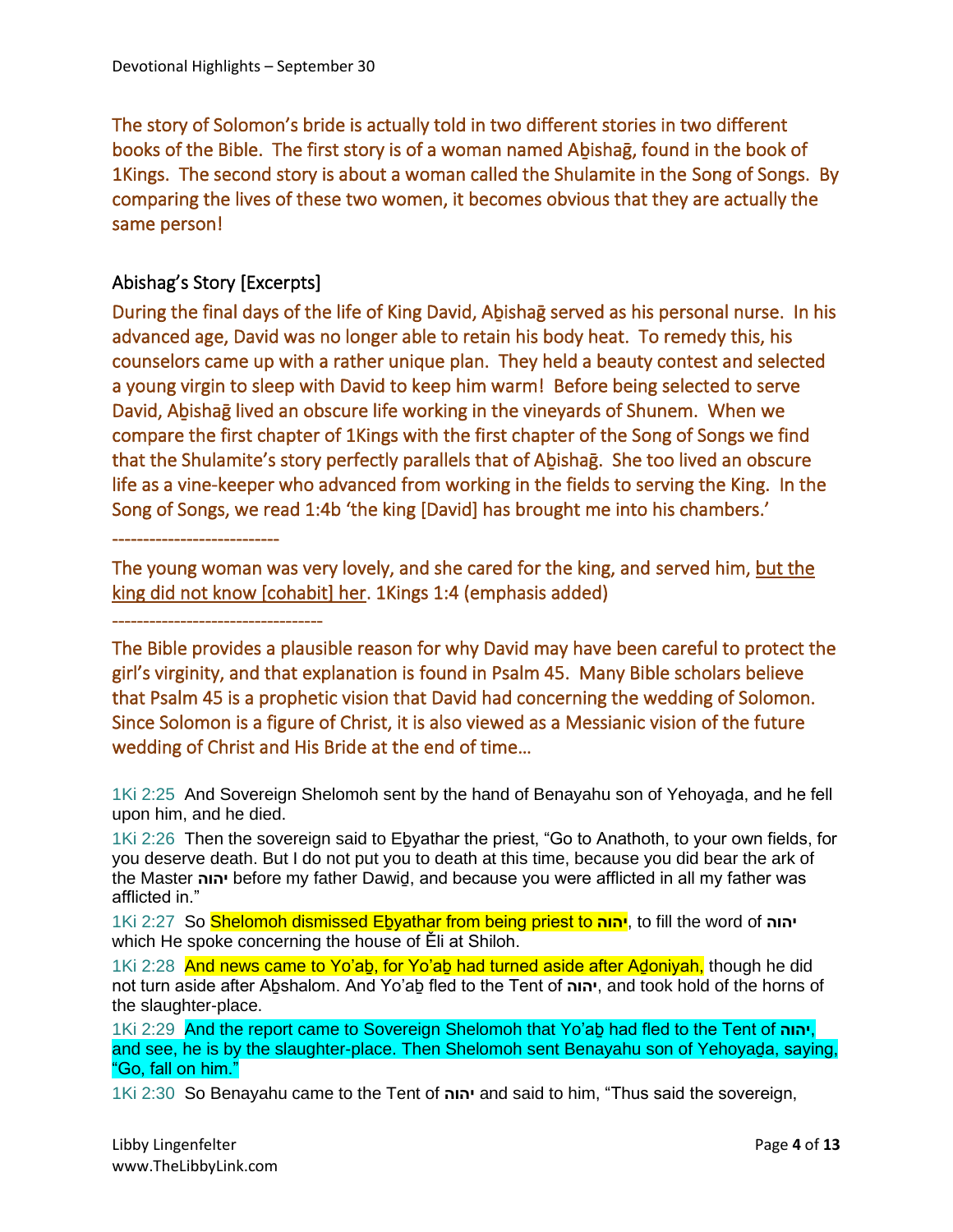'Come out!' " And he said, "No, for here I die." And Benayahu brought back word to the sovereign, saying, "Thus said Yo'aḇ, and thus he answered me."

1Ki 2:31 And the sovereign said to him, "Do as he has said, and fall upon him. And you shall bury him, so that you take away from me and from the house of my father the blood which Yo'aḇ shed without cause. [Cross reference 1Kings 2:5 above]

1Ki 2:32 "Thus **יהוה** shall return his blood on his head, because he had fallen on two men more righteous and better than he, and killed them with the sword, while my father Dawiḏ did not know it: Aḇněr son of Něr, commander of the army of Yisra'ěl, and Amasa son of Yether, commander of the army of Yehuḏah.

1Ki 2:33 "So shall their blood return upon the head of Yo'aḇ and upon the head of his seed forever. **But upon Dawiḏ and his seed, upon his house and his throne, there is to be peace forever from** יהוה**."**

1Ki 2:34 Then Benayahu son of Yehoyaḍa went up and fell upon him and put him to death. And he was buried in his own house in the wilderness.

Solomon is forced to make a clean sweep of those disloyal to his reign.

- Solomon had been made King over Adoniyahu Adoniyahu is put to death.
- Benayahu follows through with the command to kill Yo'ab and he takes his place over the army.
- Solomon dismisses Ebyathar and replaces Tsadoq to be priest.

1Ki 2:35 And **the sovereign put Benayahu son of Yehoyaḏa in his place over the army**, and the sovereign put **Tsaḏoq the priest in the place of Eḇyathar.**

1Ki 2:36 **And the sovereign sent and called for Shim'i, and said to him**, "Build yourself a house in Yerushalayim and dwell there, and **do not go out from there anywhere.**

1Ki 2:37 "And it shall be, on the day you go out and pass over the wadi Qidron, know for certain that you shall die – your blood is on your own head."

1Ki 2:38 And Shim'i said to the sovereign, "The word is good. As my master the sovereign has said, so your servant does." So Shim'i dwelt in Yerushalayim many days.

1Ki 2:39 And it came to be at the end of three years, that two slaves of Shim'i fled to Akish son of Ma'akah, sovereign of Gath. And they informed Shim'i, saying, "See, your slaves are in Gath!"

1Ki 2:40 And Shim'i rose up, and saddled his donkey, and went to Akish at Gath to look for his slaves. And Shim'i went and brought his slaves from Gath.

1Ki 2:41 And Shelomoh was told that Shim'i had gone from Yerushalayim to Gath and had come back.

1Ki 2:42 So the sovereign sent and called for Shim'i, and said to him, "Did I not make you swear by **יהוה**, and warn you, saying, 'Know for certain that on the day you leave to go anywhere, you shall certainly die'? And you said to me, 'The word I have heard is good.'

1Ki 2:43 **"And why have you not guarded the oath of** יהוה **and the command that I gave you?"**

1Ki 2:44 The sovereign also said to Shim'i, "You shall know all the evil that your heart has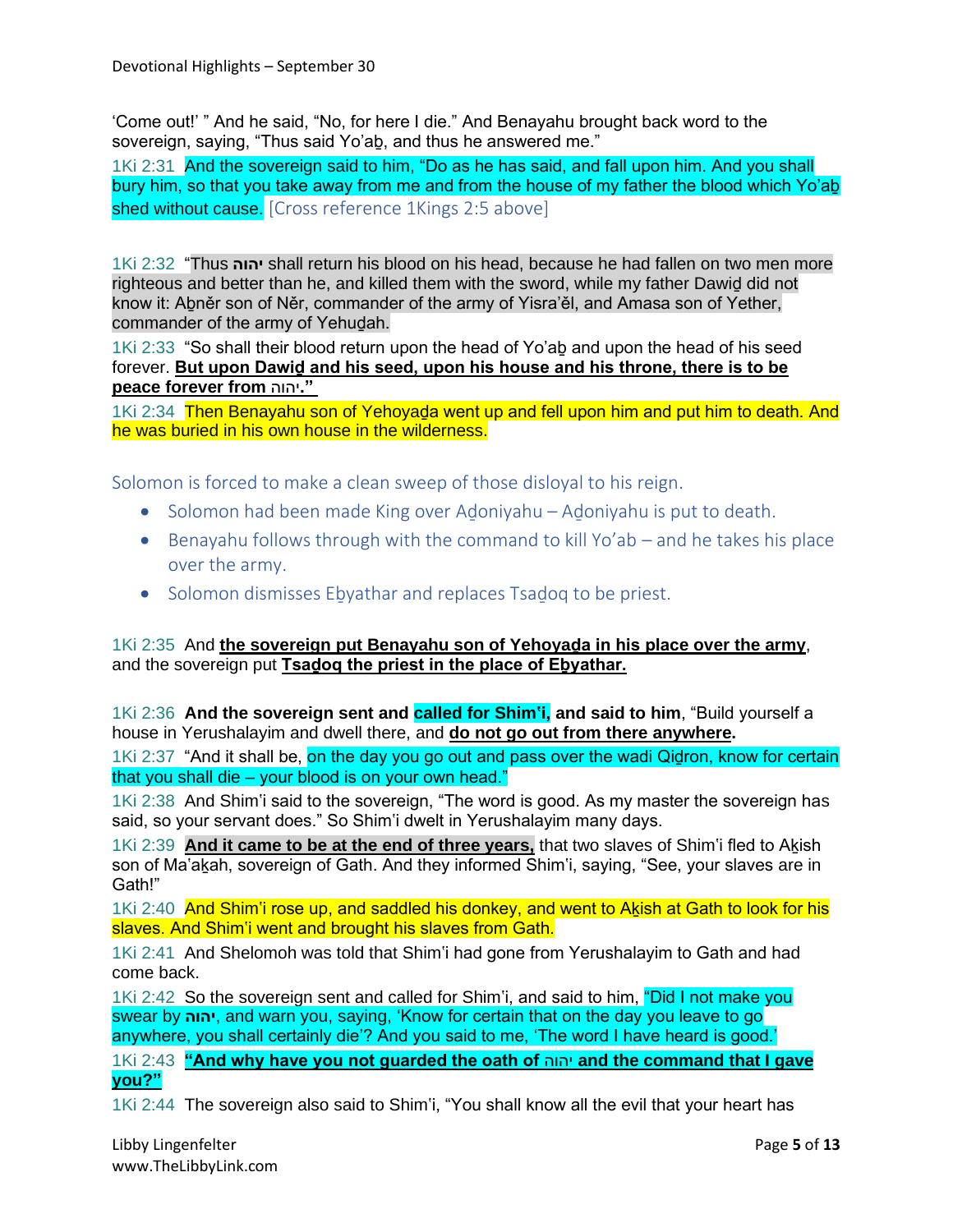known, that you did to my father Dawiḏ. And **יהוה** shall return your evil on your own head. 1Ki 2:45 "But Sovereign Shelomoh is blessed, and the throne of Dawiḏ is established before ".forever **יהוה** 

1Ki 2:46 So the sovereign commanded Benayahu son of Yehoyada, and he went out and **fell on him, and he died. And the reign was established in the hand of Shelomoh.**

[Cross reference 1Kings 2:8-9 above]

### **Galatians 6**

We will not walk perfectly in this life. It is a process of growth from babes, as new believers in Yahusha; to becoming His mature bride. As we mature, we will make mistakes, and those around us will make mistakes, and trespass against YHWH. When we do, we should repent, and continue the race of sanctification; being set-apart to YHWH. We are made perfect through Him by Justification; we run the race of being set-apart by Sanctification; and we await our Glorification.

Gal 6:1 Brothers, if a man is overtaken in some trespass, you the spiritual ones, set such a one straight in a spirit of meekness, looking at yourself lest you be tried too.

Gal 6:2 Bear one another's burdens, and so complete the Torah of **Messiah**.

Gal 6:3 For if anyone thinks himself to be somebody, when he is not, he deceives himself.

Gal 6:4 But let each one examine his own work, and then he shall have boasting in himself alone, and not in another.

Gal 6:5 For **each one shall bear his own burden**.

Joh 3:17 "For Elohim did not send His Son into the world to judge the world, but that **the world through Him might be saved.**

1Jn 2:1 My little children, I write this to you, so that you do not sin. **And if anyone sins, we have an Intercessor with the Father, יהושע Messiah, a righteous One.**

1Jn 2:2 And He Himself is an atoning offering for our sins, and not for ours only but also for all the world.

And remember, YHWH is not mocked.

Gal 6:7 Do not be led astray: Elohim is not mocked, for whatever a man sows, that he shall also reap.

Gal 6:8 Because he who sows to his own flesh shall reap corruption from the flesh, but he who sows to the Spirit shall reap everlasting life from the Spirit.

Gal 6:9 And let us not lose heart in doing good, for in due season we shall reap if we do not grow weary.

Gal 6:10 So then, as we have occasion, let us do good to all, especially to those who are of the household of the belief.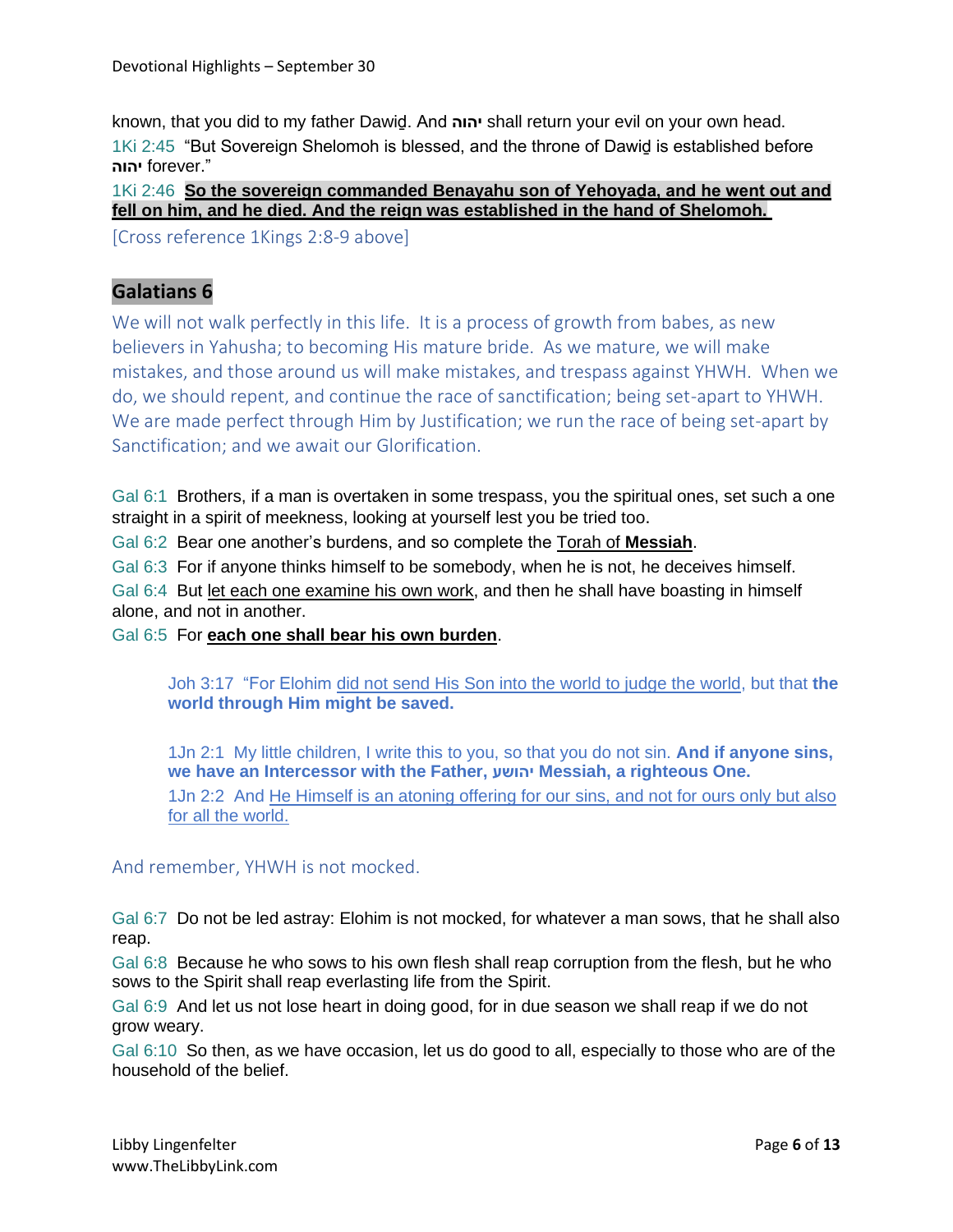### **Final Warning and Benediction**

Gal 6:11 See with what big letters I have written to you with my own hand! Gal 6:12 As many as wish to make a good show in the flesh, these compel you to be

### Beware of those that boast in the flesh.

Gal 6:13 For those who are circumcised do not even watch over the Torah, but they wish to have you circumcised so that they might boast in your flesh.

----------------------

Gal 6:15 For in Messiah **יהושע** neither circumcision nor uncircumcision has any strength, but a renewed creature.<sup>a</sup> Footnote: <sup>a</sup>See 1Co\_7:19, Rom\_2:26-29, and 2Co\_5:17.

### **Ezekiel 33** The chronological order of Ezekiel 33 falls in Scroll 8 & 10.

| Text In Chronological Order (Chapter & Verses)                                                  | Date Given In Text (M/D/Y)<br>(of King Jehoiachin's captivity) |
|-------------------------------------------------------------------------------------------------|----------------------------------------------------------------|
| (Scroll 8) 32:17 - 33:20 (Egypt assigned to pit)                                                | ?15/12                                                         |
| (Scroll 10) 33:21 - 39:29 (fall of Jerusalem - any<br>prophetical aspect of Volume closes here) | 10/05/12                                                       |

### **Ezekiel Is Israel's Watchman**

#### **Eze 33:1** And the word of **יהוה** came to me, saying,

Eze 33:2 "Son of man, speak to the children of your people, and you shall say to them,

- 'When I bring the sword upon a land, and the people of the land shall take a man from their borders and shall make him their watchman,
	- o Eze 33:3 and he sees the sword coming upon the land, and **shall blow with the shophar and shall warn the people,**
	- o Eze 33:4 then whoever shall hear the voice of the shophar and shall not take warning, if the sword comes and takes him away, his blood is on his own head.
	- o Eze 33:5 **He heard the voice of the shophar, but he did not take warning**, his blood is on himself. But he who takes warning shall deliver his being.

When chaos and destruction come in the last days, there will be groups of people trying to take shelter in place; or move out; and survive whatever the situation may be. Within those groups, will be leaders or watchmen. When that leaders makes a command; the group must decisively and immediately respond. To delay may cause their demise or the demise of others. The watchmen will not be repeating the command; it will be a do or die situation. Those that hesitate or look back will be as Lot's wife and their blood will be on their own hands.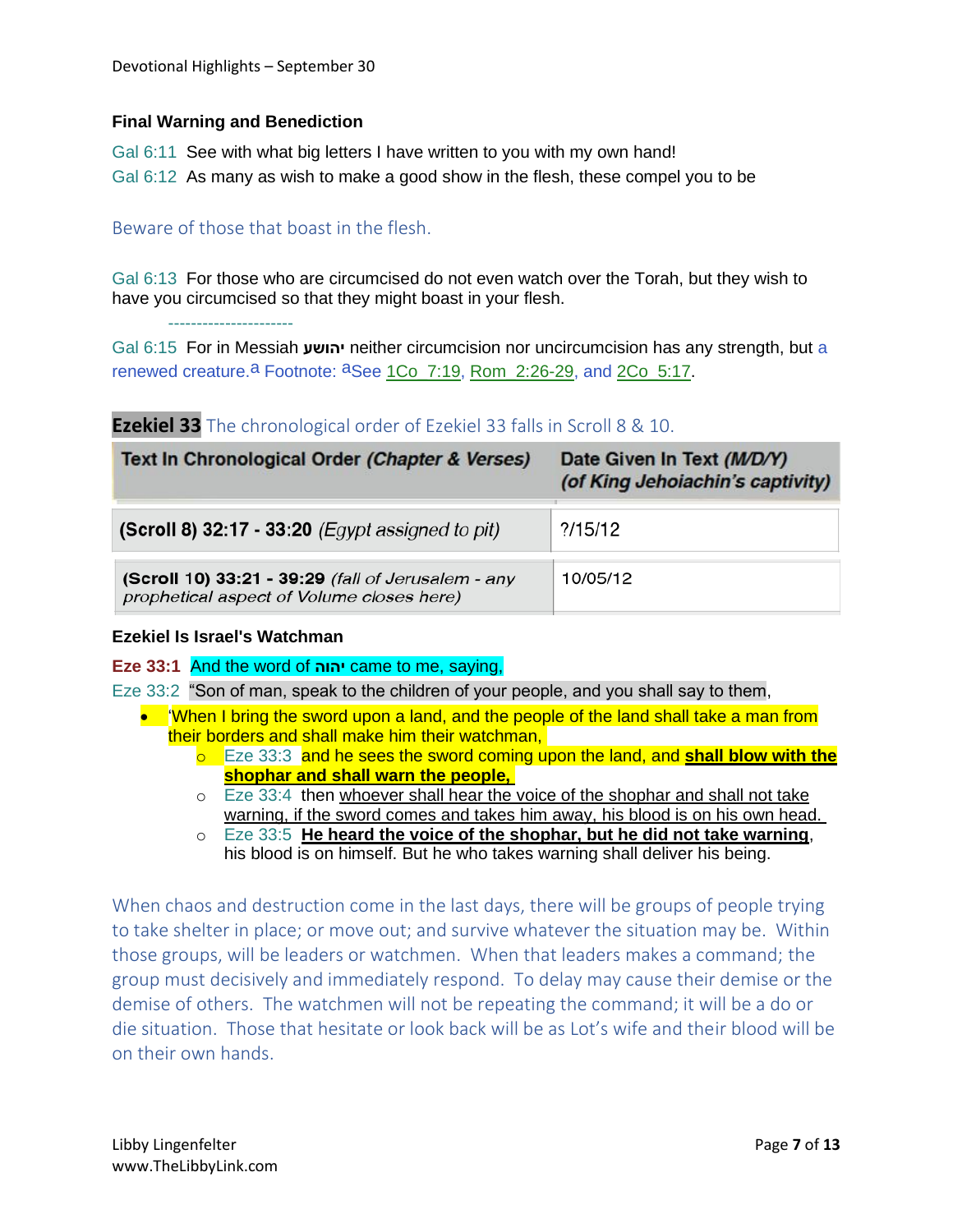Inversely, if the watchmen do not warn as they should; the blood of others will be on their hands.

### Eze 33:6 **But if the watchman sees the sword coming and shall not blow with the shophar, and the people shall not be warned, and the sword comes and takes any being from among them, he is taken away in his crookedness, and his blood I require at the watchman's hand.'**

YHWH is telling Ezekiel; He has made him a watchman.

Eze 33:7 "And you, son of man, **I have made you a watchman for the house of Yisra'ěl. And you shall hear a word from My mouth and you shall warn them for Me.**

Eze 33:8 "When I say to the wrong, 'O wrong one, you shall certainly die!' **and you have not spoken to warn the wrong from his way, that wrong one shall die in his crookedness, and his blood I require at your hand.**

Eze 33:9 **"But when you have warned<sup>a</sup> the wrong to turn from his way, and he has not turned** from his way, he shall die in his crookedness, **but you have delivered your being**. Footnote: aSimilar messages in Eze\_3:18-21, Eze\_18:20-30.

#### **Why Will You Die, Israel?**

Eze 33:10 "And you, O son of man, say to the house of Yisra'ěl,

- 'This is what you have said, **"If our transgressions and our sins lie upon us, and we pine away in them, how then shall we live?"'**
- Eze 33:11 "Say to them.
	- 'As I live,' declares the Master **יהוה**,' I have no pleasure in the death of the wrong, but that the wrong turn from his way and live. Turn back, turn back from your evil ways! For why should you die, O house of Yisra'ěl?'
- Eze 33:12 "And you, O son of man, say to the children of your people,
	- 'The **righteousness of the righteous man shall not deliver him in the day of his transgression**. And as for **the wrongness of the wrong, he shall not stumble because of it in the day that he turns from his wrong**. And the **righteous shall not be able to live because of his righteousness** in the day that he sins.'
	- Eze 33:13 "When I say to the righteous that he shall live, and he has trusted in his righteousness, and shall do unrighteousness, none of his righteousness shall be remembered, but **because of his unrighteousness that he has done, he shall die.**
	- Eze 33:14 "Again, when I say to the wrong, 'You shall certainly die,' if he turns from his sin and does right and righteousness,
		- $\circ$  Eze 33:15 if the wrong restores the pledge, gives back what he has stolen, and walks in the laws of life without doing crookedness, he shall certainly live; he shall not die.
		- o Eze 33:16 "None of his sins which he has committed shall be remembered against him – he has done right and righteousness; he shall certainly live.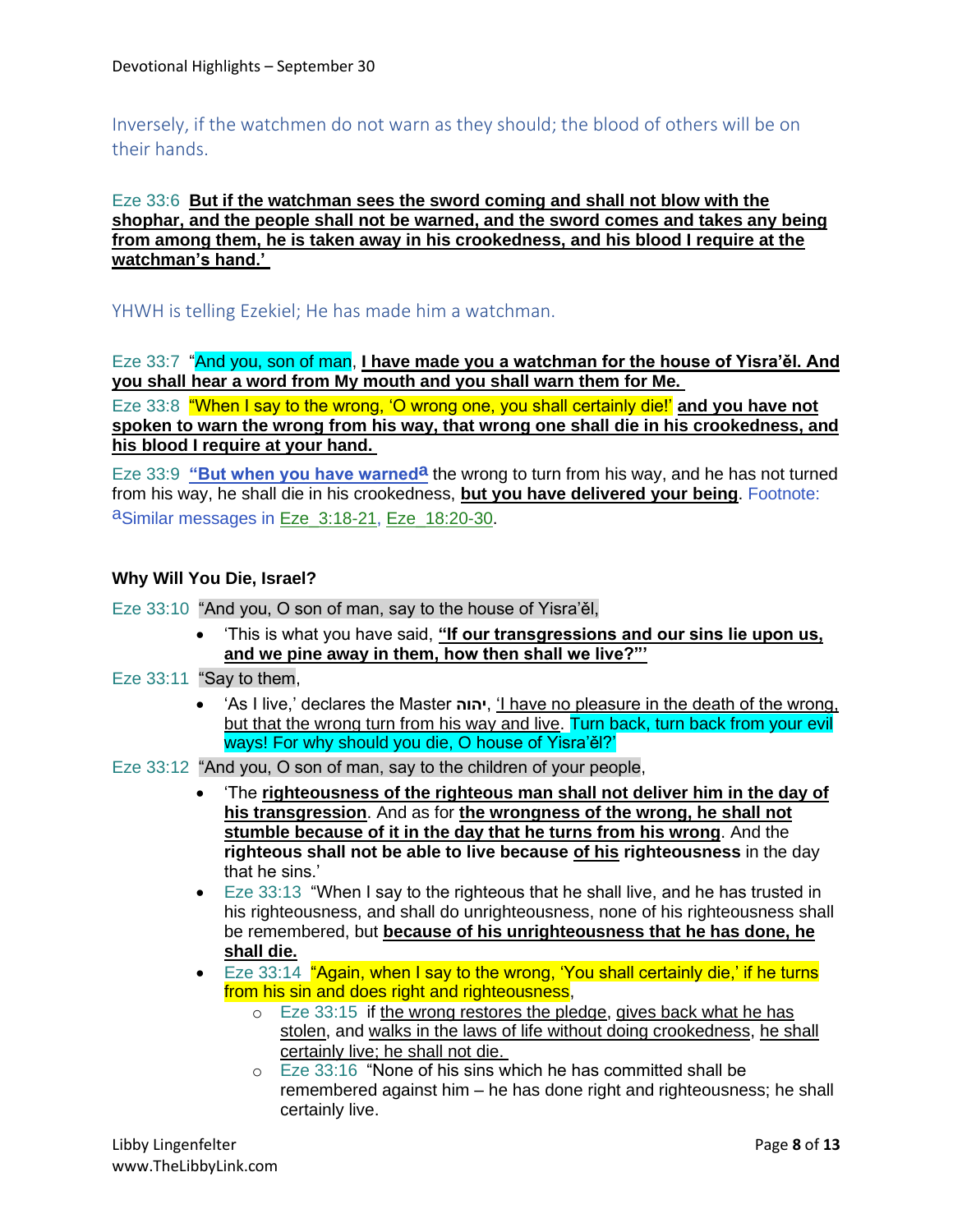Israel had it all mixed up. They were saying 'The way of YHWH is not fair.'

#### Eze 33:17 "And the children of your people have said, 'The way of **יהוה** is not fair.' **But it is their way which is not fair!**

Eze 33:18 "When the righteous turns from his righteousness and does unrighteousness, he shall die because of it.

Eze 33:19 "But when the wrong turns from his wrongness and does right and righteousness, he shall live because of it.

Eze 33:20 **"And you have said, 'The way of** יהוה **is not fair.' O house of Yisra'ěl, I shall judge every one of you according to his own ways."**

| (Scroll 10) 33:21 - 39:29 (fall of Jerusalem - any | 10/05/12 |
|----------------------------------------------------|----------|
| prophetical aspect of Volume closes here)          |          |

#### **Jerusalem Struck Down**

Eze 33:21 And it came to be in the twelfth year of our exile, in the tenth *month*, on the fifth of the new *moon*, that one who had escaped from Yerushalayim came to me and said, "The city has been stricken!"

Eze 33:22 And the hand of **יהוה** came upon me the evening before the man came who had escaped. And He had opened my mouth, before he came to me in the morning. And my mouth was opened. And I was no longer silent.

Eze 33:23 Then the word of **יהוה** came to me, saying,

Eze 33:24 "Son of man, they who inhabit those ruins in the land of Yisra'ěl are saying, 'Aḇraham was only one, and he inherited the land. But we are many, let the land be given to us as a possession.'

Eze 33:25 "Therefore say to them, 'Thus said the Master **יהוה**,

- "You eat meat with blood, and you lift up your eyes toward your idols, and shed blood. Should you then possess the land?
- Eze 33:26 "You depend on your sword, and you commit abominations, and each of you defiles his neighbor's wife. Should you then possess the land?" '

•

Eze 33:27 "Say this to them, 'Thus said the Master **יהוה**,

- "As I live, those who are in the ruins shall fall by the sword,
- and the one who is in the open field I shall give to the beasts to be devoured,
- and those who are in the strongholds and caves shall die of the pestilence.
- Eze 33:28 "And I shall make the land a desert and a waste, the arrogance of her strength shall cease, and the mountains of Yisra'ěl shall be a waste, with none passing through.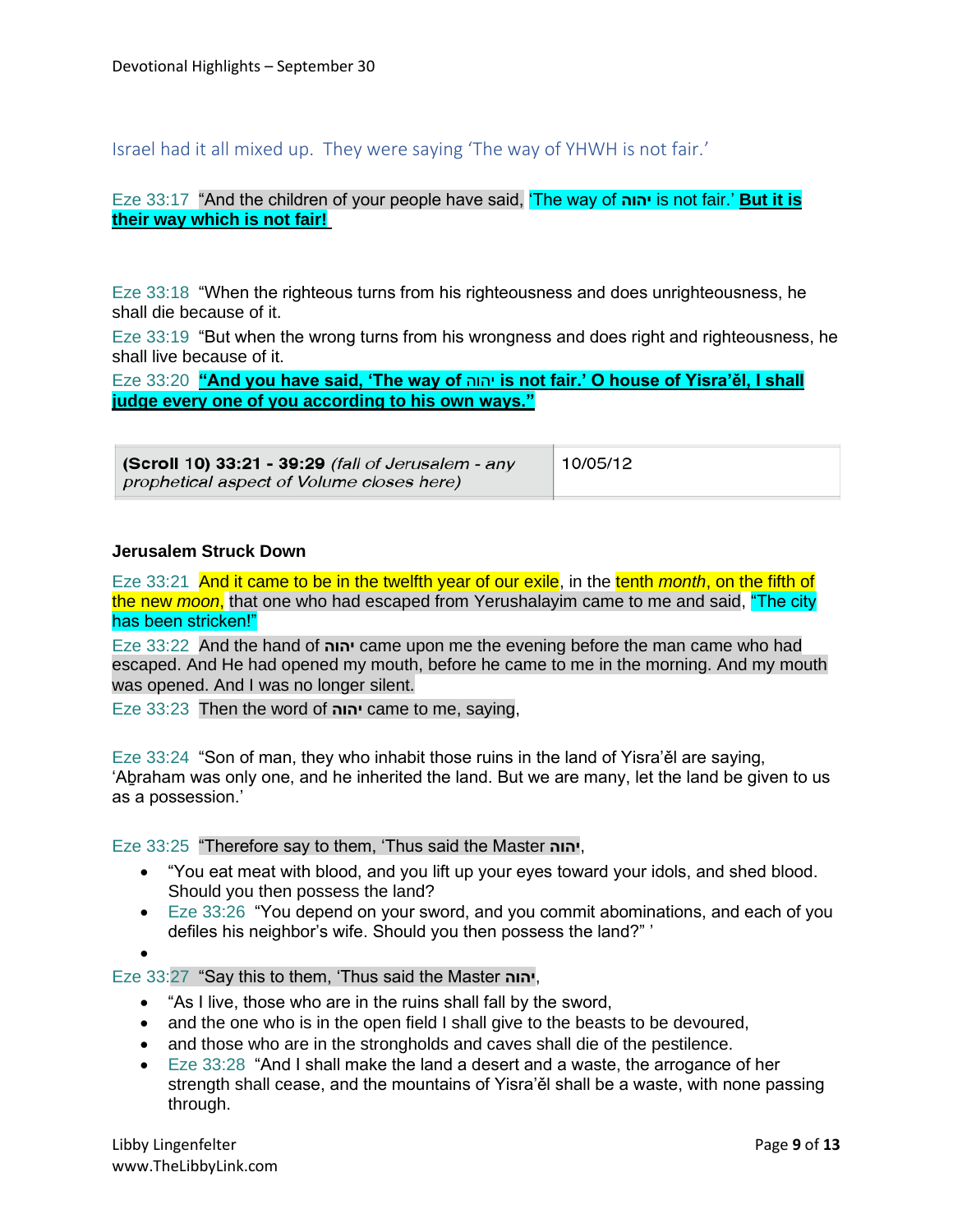Eze 33:29 **"And they shall know that I am** יהוה**, when I have made the land a desert and a waste, because of all their abominations which they have done."** '

Eze 33:30 "As for you, son of man, the children of your people are talking about you beside the walls and in the doors of the houses. And they speak to each other, each saying to his brother, 'Please come and hear what the word is that comes from **יהוה**.'

Eze 33:31 **"And they come to you as people do, and they sit before you as My people, and they hear your words, but they do not do them. For with their mouth they show much love – their hearts pursue their greedy gain.**

Eze 33:32 "And see, you are to them as a very lovely song of one who has a beautiful voice and playing well on an instrument. **And they hear your words, but they do not do them**.

Eze 33:33 **"And when it comes – see, it shall come – then they shall know that a prophet has been in their midst."**

To sound the alarm and not be heard is extremely frustrating and heartbreaking to the watchman; but make no mistake; it is deadly to those that rebel.

### **Psalm 81 & 82**

Will we learn from the previous biblical generations or die in the wilderness of affliction? Psalm 81:9 says not to have any strange mighty ones nor bow down to a foreign mighty one. These mighty ones correlate directly to man-made holidays such as; but not limited to, 'Christmas' and 'Ishtar – Easter'. Do not 'bow down' to such; to get a present nor an egg! There is nothing new under the sun. We have been deceived by this world long enough! Come out of the beast and false prophet system. Listen and obey His spoken word; and none other.

Psa 81:1 Shout for joy to Elohim our strength; Raise a shout to the Elohim of Ya'aqoḇ.

Psa 81:2 Lift up a song and beat the tambourine, The pleasant lyre and with the harp.

Psa 81:3 Blow a shophar in the New *moon*, in the covering for the day of our festival.

Psa 81:4 For this is a law<sup>a</sup> for Yisra'ěl, And a right-ruling of the Elohim of Ya'agob. Footnote: a Lev\_23:24, Num\_10:10, Num\_29:1.

Psa 81:5 He appointed it in Yehosěph for a witness, When He went throughout the land of Mitsrayim; I heard a language that I did not know.

Psa 81:6 *He says*, "I removed his shoulder from the burden; His hands were freed from the baskets.

Psa 81:7 "You called in distress, and I rescued you; I answered you in the covering of thunder; I proved you at the waters of Meriḇah. Selah.

Psa 81:8 **"Hear, O My people**, and let Me warn you, O Yisra'ěl, if you would listen to Me! Psa 81:9 "Let there be no strange mighty one among you, And do not bow down to a foreign mighty one.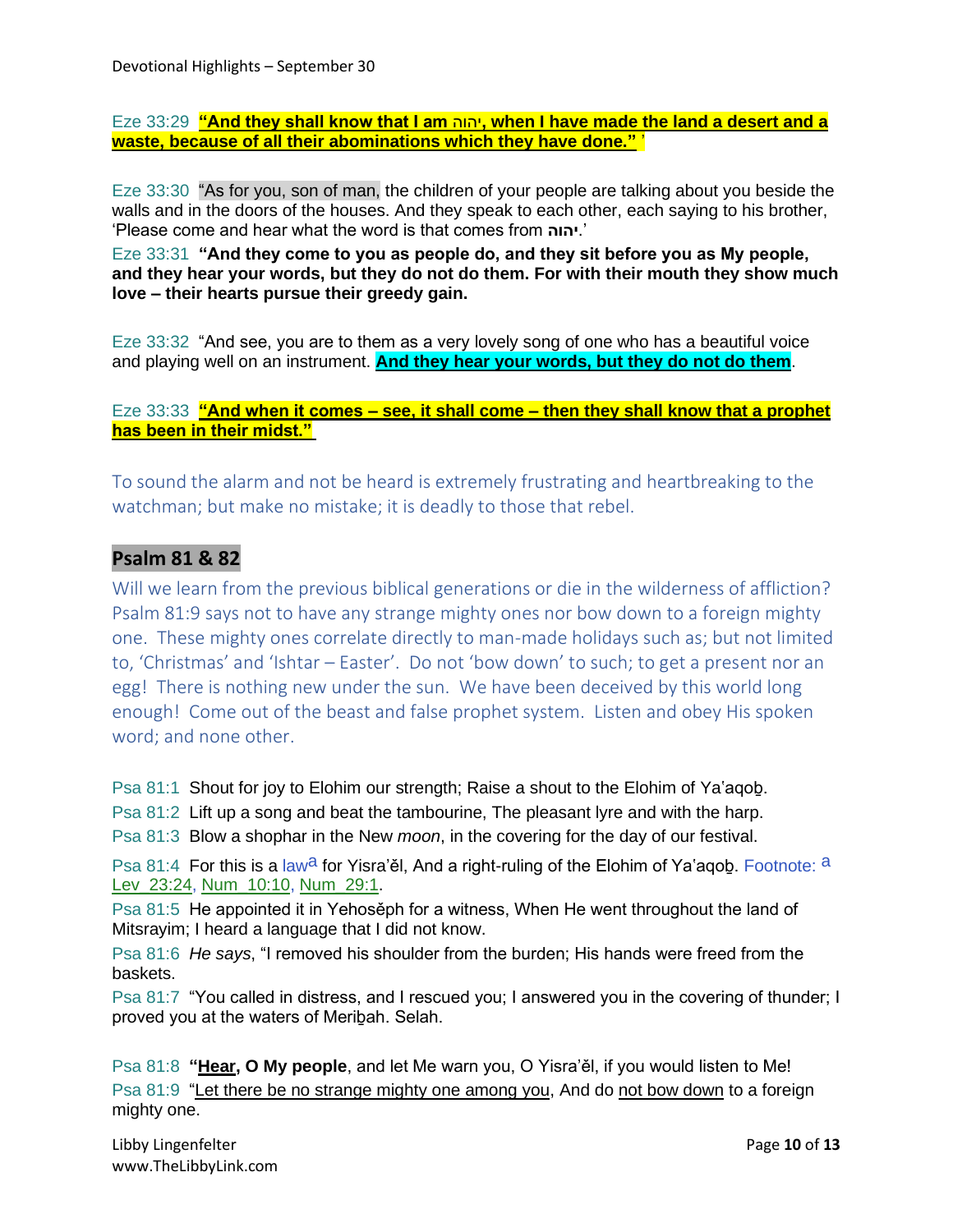Psa 81:10 "I am **יהוה** your Elohim, Who brought you out of the land of Mitsrayim; Open your mouth wide, and I fill it.

Psa 81:11 **"But My people did not listen to My voice**, And Yisra'ěl would not submit to Me. Psa 81:12 "**So I gave them over to their own stubborn heart, To walk in their own counsels**.

The Psalmist records the lamenting words of YHWH:

Psa 81:13 "O, if My people had listened to Me, Yisra'ěl would walk in My ways,

Psa 81:14 "I would subdue their enemies at once, And turn My hand against their adversaries!

Psa 81:15 "Those who hate **יהוה** would cringe before Him; And their time *of punishment* be forever.

Psa 81:16 "He would feed them with the finest of wheat; And with honey from the rock I would satisfy you."

We remember the words written in Malachi:

Mal 3:10 "Bring all the tithes into the storehouse, and let there be food in My house. And please prove Me in this," said **יהוה** of hosts, "whether I do not open for you the windows of the heavens, and shall pour out for you boundless blessing!

Mal 3:11 "And I shall rebuke the devourer for you, so that it does not destroy the fruit of your ground, nor does the vine fail to bear fruit for you in the field," said **יהוה** of hosts.

Mal 3:12 "And all nations shall call you blessed, for you shall be a land of delight," said **יהוה** of hosts.

*Psalm 82:1-2 are key verses that give insight to those 'beings' commonly referred to as, the 'divine council' in the presence of YHWH.*

Psa 82:1 Elohim stands in the congregation of Ěl; He judges in the midst of the elohim. Psa 82:2 How long would you judge perversely, And show partiality to the wrong? Selah.

We see in these verses, that YHWH, our Elohim, stands where? In the congregation of El

YHWH judges where? He judges in the 'midst of the elohim.'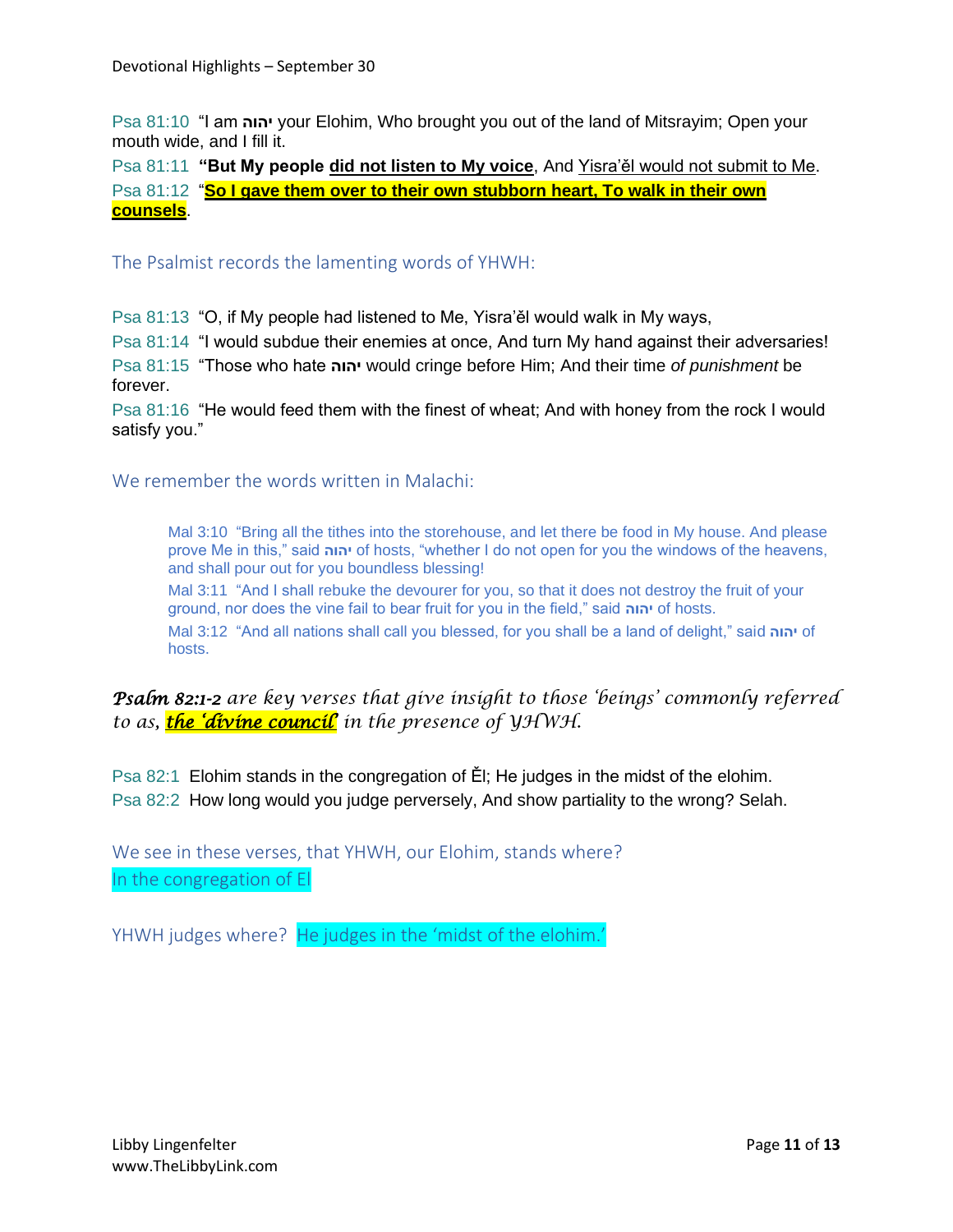Notice in Ps. 82:1 YHWH is referred to as 'El.' I share this only for everyone to be mindful that the word 'elohim' is used in the translated scriptures to refer to plural 'gods' or the one true 'GOD', YHWH. For that reason, it is always important to look at the context of the Scripture and any additional modifiers; like 'Most High' or the 'LORD God'. In this instance, El, is defined as follows:

**H410** 'êl *ale* Shortened from H352; *strength*; as adjective *mighty*; especially the *Almighty* (but used also of any *deity*): - God (god), X goodly, X great, idol, might (-y one), power, strong. Compare names in "-el."

Psa 82:3 Give right-ruling to the poor and fatherless, Do right to the afflicted and needy. Psa 82:4 Rescue the poor and needy; Deliver them from the hand of the wrong. Psa 82:5 They do not know, nor do they understand, They walk about in darkness. All the foundations of the earth are shaken. Psa 82:6 I, I said, "You are **elohim**, And all of you are sons of **the Most High**.

In Psalm 82:6, we see how the word 'elohim' can refer to plural 'gods', 'angels', 'judges', and 'magistrates.' With the added modifiers like, 'Most High', we see the singular usage for the One true Elyone' or Eloah.

**Most High = H5945 וןֹי ְל ֶע**'elyôn *el-yone'* From H5927; an *elevation*, that is, (adjectively) *lofty* (comparatively); as title, the *Supreme: -* (Most, on) high (-er, -est), upper (-most).

**'gods'= H430** 'ĕlôhı̂ym *el-o-heem'* Plural of H433; *gods* in the ordinary sense; but specifically used (in the plural thus, especially with the article) **of the** supreme *God*; occasionally applied by way of deference to *magistrates*; and sometimes as a superlative: - angels, X exceeding, God (gods) (-dess, -ly), X (very) great, judges, X mighty.

We also see Psalm 82:6 is quoted in John 10. Here we gain more insights of how the word 'elohim' can be used in several ways. It is nice that at times, the lower case 'e' is used; but that is not always the case.

Joh 10:34 **יהושע** answered them, "Is it not written in your own Torah, 'I said, **"You are elohim" '**? Psa\_82:6.

Joh 10:35 "If He called **them elohim**, to whom the word of Elohim came – and it is impossible for the Scripture to be broken –

Joh 10:36 do you say of Him whom the Father set apart and sent into the world, 'You are blaspheming,' because I said, **'I am the Son of Elohim'**?

Psa 82:7 "But as men you die, And fall as one of the heads."

Psa 82:8 Arise, O Elohim, judge the earth, For You shall possess all the nations.